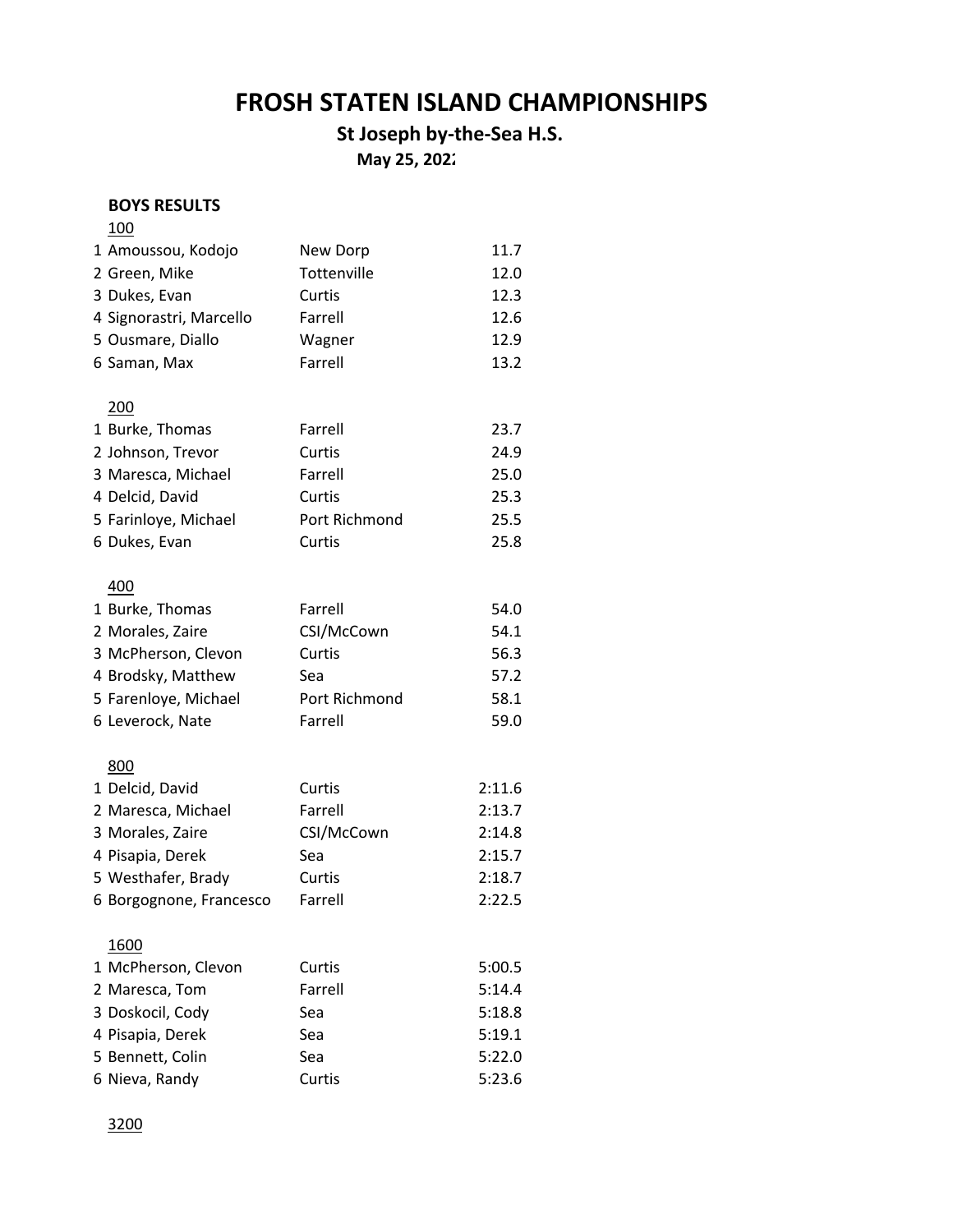| 1 Doskocil, Cody      | Sea             | 11:20.8       |
|-----------------------|-----------------|---------------|
| 2 Nieva, Randy        | Curtis          | 11:27.3       |
| 3 Bennett, Colin      | Sea             | 11:28.5       |
| 4 Razo, Daniel        | Tottenville     | 12:13.9       |
| 5 Salvaggio, Nicholas | Tottenville     | 12:27.8       |
| 110 HH                |                 |               |
| 1 Kasmauskas, Nikita  | Farrell         | 19.7          |
| 2 Tarwoe, Johnson     | Curtis          | 20.1          |
| 3 Brown, Jason        | Sea             | 20.7          |
| 4 Yu, Daniel          | McKee/S.I. Tech | 22.6          |
| 5 Nerone, Joe         | Farrell         | 22.9          |
| 400 IH                |                 |               |
| 1 Brodsky, Matthew    | Sea             | 1:05.6        |
| 2 Leverock, Nate      | Farrell         | 1:07.5        |
| 3 Diallo, Ousmare     | Wagner          | 1:08.8        |
| 4 Boyle, Tyler        | Farrell         | 1:11.7        |
| 5 Yu, Daniel          | McKee/S.I. Tech | 1:14.4        |
| 6 Brown, Jason        | Sea             | 1:14.9        |
| Long Jump             |                 |               |
| 1 Warner, Michael     | Sea             | $17' - 9.5''$ |
| 2 LaCroce, Rob        | Farrell         | $16' - 8''$   |
| 3 Fagon, James        | McKee/S.I. Tech | $15'-9''$     |
| 4 Hidrick, Aiden      | CSI/McCown      | $15'-6.5"$    |
| 5 Troy, Ryan          | Farrell         | $15'-2.5"$    |
| 6 LaMarca, James      | Sea             | 14'-10.5"     |
| <b>Triple Jump</b>    |                 |               |
| 1 LaCroce, Rob        | Farrell         | $36' - 7.5"$  |
| 2 Hidrick, Aiden      | CSI/McCown      | $35'$ -7"     |
| 3 McAuliffe, Nick     | Sea             | 34'-8.5"      |
| 4 Walz, Jonathan      | Sea             | 33'-0"        |
| 5 Mariano, Santino    | Sea             | $27' - 4.5''$ |
| 6 Lento, Michael      | Sea             | $25'-8''$     |
| <b>High Jump</b>      |                 |               |
| 1 Berka, Justin       | McKee/S.I. Tech | $5' - 2"$     |
| 2 Kasmauskas, Nikita  | Farrell         | $5' - 0''$    |
| 3 McAuliffe, Nick     | Sea             | $4'-6''$      |
| Pole Vault            |                 |               |
| 1 Krivenco, Andrew    | Wagner          | $9' - 1''$    |
| 2 Borowiec, Jack      | Farrell         | $8' - 0''$    |

Shot Put